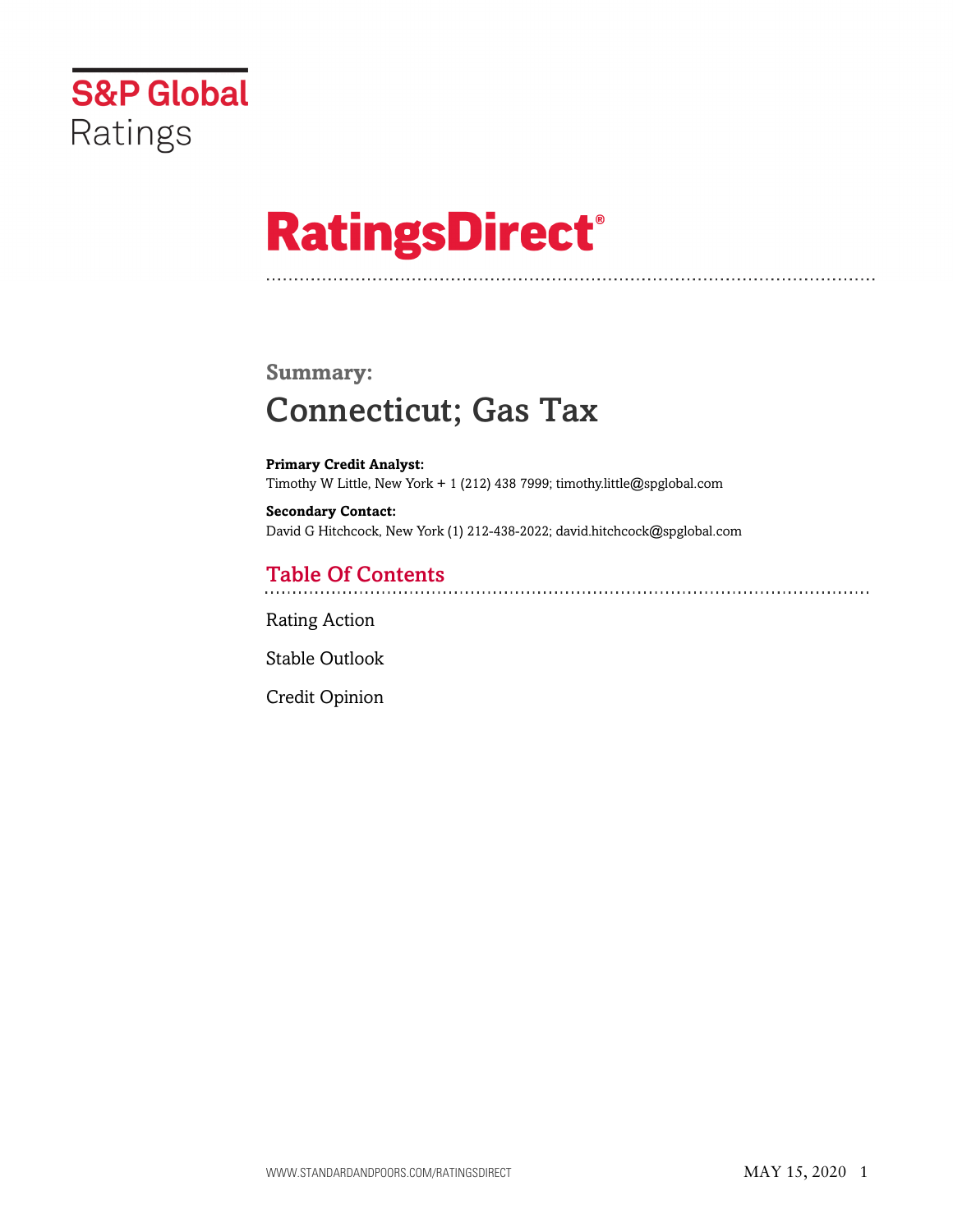# **Summary:** Connecticut; Gas Tax

| <b>Credit Profile</b>                                                                |              |          |  |  |
|--------------------------------------------------------------------------------------|--------------|----------|--|--|
| US\$850.0 mil spl tax oblig bnds transp infrastructure purp ser 2020A due 05/01/2040 |              |          |  |  |
| Long Term Rating                                                                     | $A+$ /Stable | New      |  |  |
| Connecticut GASTAX                                                                   |              |          |  |  |
| Long Term Rating                                                                     | $A+$ /Stable | Affirmed |  |  |

## <span id="page-1-0"></span>Rating Action

S&P Global Ratings has assigned its 'A+' rating to State of Connecticut's series 2020A first-lien special tax obligation (STO) bonds and affirmed its 'A+' rating on the state's first-lien STO bonds outstanding. The outlook is stable.

The rating is based on the application of our "Priority-Lien Tax Revenue Debt" criteria (published Oct. 22, 2018 on RatingsDirect), which factors in both the strength and stability of the pledged revenues, as well as the general creditworthiness of the state as issuing obligor. The priority-lien rating on the STO bonds is limited to one notch above our view of Connecticut's creditworthiness (general obligation [GO] rating: 'A/Stable') and is constrained from going higher unless there is an improvement in the state GO rating. In our view, the STO bonds do not benefit from limited scope of operations or extraordinary expenditure flexibility of the obligated entity, despite strong revenue coverage of debt service, while we believe pledged revenues could have exposure to operating risk of the state in the event of a distress situation. Should we raise the state GO rating, we could potentially raise the rating on the STO bonds.

The state is issuing approximately \$850 million of first-lien STO bonds to finance various projects of its transportation infrastructure program. As of May 1, 2020, there were \$5.6 billion of senior-lien STO bonds outstanding.

The senior STO bonds are secured by a first-lien pledge of revenues deposited into the state transportation fund (STF) before payment of operating expenditures. According to bond counsel, the funds are considered appropriated at time of issuance and no further legislative approval is required. Revenues deposited to the STF include a portion of the state sales tax; motor fuel taxes; oil companies tax; licenses, permits, and fees; and motor vehicle receipts.

On Nov. 6, 2018, Connecticut voters approved a state constitutional amendment that continues directing any funding sources to the STF, including motor fuels, oil company, and sales tax revenues, as long as the law authorizing the state to collect or receive them remains in existence. While the amendment adds a legal restriction against potential diversion of a portion of the pledged revenue stream, we believe it does not sufficiently mitigate the exposure of the STO rating from the operating risk of the state, as collector of the pledged taxes, to go beyond our one-notch upward limitation from the state rating.

#### Credit overview

The state issued its consensus revenue forecast update at the end of April reflecting initial effects of the COVID-19 pandemic and a \$164.4 million decline (negative 9.5%) in net pledged revenues for fiscal year 2020. Over the outyear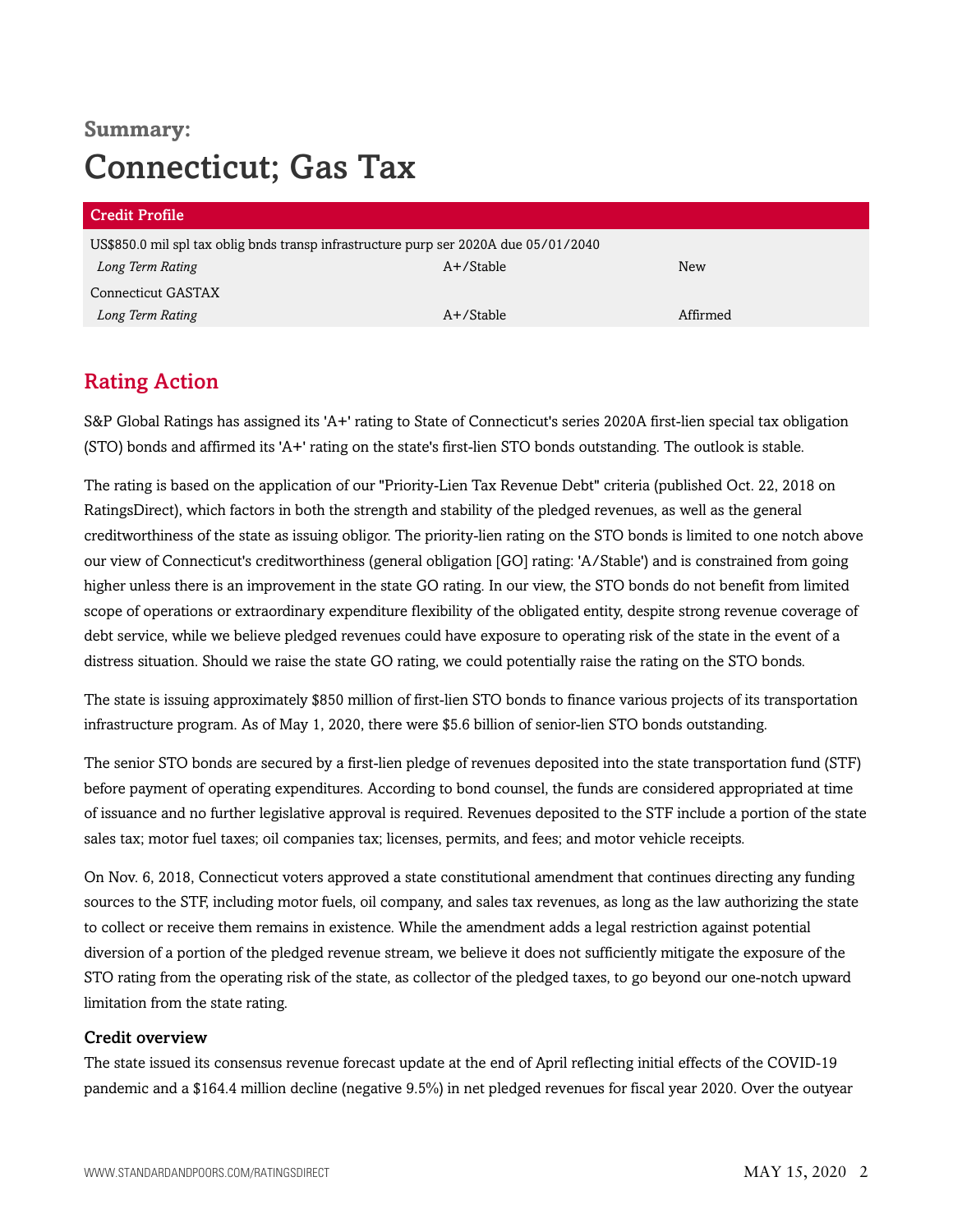forecast, it projects growth in overall pledged revenues, primarily due to the continued phase-in of car dealers' sales tax revenues, but continued shortfalls in the STF. In our opinion, the state's forecast may prove somewhat optimistic depending on the depth and duration of the recession and any long-term changes to people's consumption patterns.

While motor fuel tax remains the primary revenue source, sales and use tax is expected to surpass this in fiscal 2022. In our view, sales taxes, particularly derived from auto sales, have the potential to show more variation over the economic cycle than per-gallon fuel taxes or motor vehicle license fees, but they are also likely to grow faster over time. However, the direction of sales tax revenue to the STF has been adjusted over time and may likely remain so as the state enters a period of fiscal stress.

Finding revenue to fund the state's transportation infrastructure program continues to present a challenge. Despite the governor's proposal to reinstate tolls in the state, this did not achieve sufficient legislative support. Additional stress caused by COVID-19 will likely result in the state using available surplus in the transportation fund to close budget gaps over the biennium estimated at \$151.7 million in 2020 and \$139.5 million in 2021. The state has a balanced budget requirement and will need to make adjustments in subsequent fiscal years to keep the STF in balance. Efforts to balance the fund may require new revenue sources or a reduction in planned capital projects.

We view the strength and stability of the pledged revenues deposited to the STF as strong. Even with projected declines in pledged revenues, we expect coverage to remain strong. Key considerations in our assessment of the credit quality of the pledged STF revenues include:

- A very strong statewide diverse economic base of 3.6 million people generating the pledged revenues;
- Low volatility of pledged STF revenues, including a history of the state increasing motor fuel tax rates, fees, and allocations of pledged revenues, as well as establishment of a 2x rate covenant;
- Strong coverage and liquidity, despite sizable state debt issuance plans, and a strong 2.0x additional bonds test (ABT) for both first- and second-lien bonds, coupled with a fully funded debt service reserve (DSR) and a 2x rate covenant; and
- Strong senior-lien maximum annual debt service (MADS) coverage of 2.48x on \$659.8 million estimated debt service, occurring in fiscal 2023 after this sale based on 2019 revenues. We expect coverage to remain strong as revenue used for MADS calculation declines in fiscal 2020 by 5.2% to 2.35x coverage. While the bonds have a gross revenue pledge, we calculate coverage based on total net revenues less federal payments and interest income.

#### Environmental, social, and governance factors

Our rating incorporates our view regarding the health and safety risks posed by the COVID-19 pandemic. S&P Global Ratings considers health and safety a social risk under our view of environmental, social, and governance (ESG) factors. Absent the social risks of COVID-19, we consider Connecticut to have elevated social risks compared to the sector given its older population and higher cost of living. These demographic trends could present long-term credit risks to the state's economic and budgetary performance. However, we believe Connecticut's historically strong management and policy framework will help manage this risk. Environmental risks are considered above those of other states due to its 618 miles of coastline along Long Island Sound. Connecticut's shoreline roads and communities are at risk from rising sea levels. However, we view the state's governance risks as being in line with the sector as a whole and it has historically maintained a strong management and policy framework to respond to developing risks.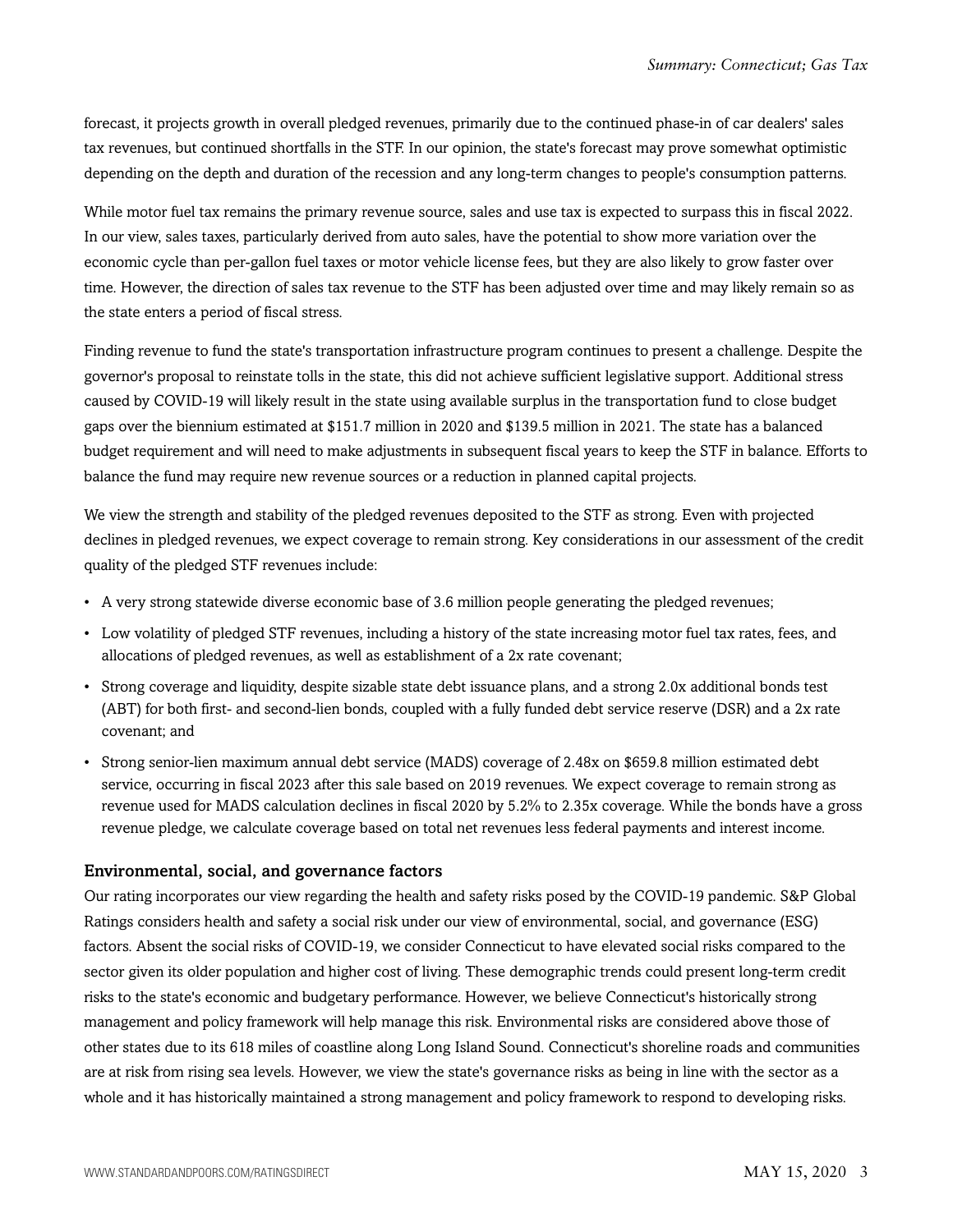## <span id="page-3-0"></span>Stable Outlook

The outlook on the bonds reflects that of the state of Connecticut. Generally, our rating outlook timeframe is up to two years. Given the current uncertainty around the pandemic, our view of the credit risks to Connecticut and its obligations centers on the more immediate budget effects in 2020 and are subject to change.

#### Downside scenario

Should a significant structural gap emerge and the state no longer continues making required pension contributions, use significant one-time budgetary maneuvers (including deficit bonds), or sees reserves deteriorate to low levels as they were before bond covenants were imposed, we may lower the rating. We also note that the state's three-year average pension funding ratio is close our threshold of 40% and may result in further downward rating action if pension funding levels deteriorate. We recognize that state governments across the nation will face unprecedented challenges in the near term. The duration and severity of recent events affecting the state's fiscal profile may result in faster deterioration of its credit quality as economic conditions change.

#### Upside scenario

If the state is able to weather the economic recession, maintaining good reserve balances and demonstrating a moderating debt burden, we may consider a higher rating. We currently estimate that the majority of our debt ratios will remain at least one-third higher than the threshold triggering our one-notch lower rating over our outlook horizon. This threshold was first triggered at the end of fiscal 2017.

### <span id="page-3-1"></span>Credit Opinion

#### Revenue volatility: Low

We believe pledged revenue have will have low volatility based on a diverse mix of pledged transportation-related revenue, supplemented by increased allocations of state sales tax. Connecticut has made changes in its allocation of pledged revenue to the STF in recent years that in general have increased the overall amount of STO-pledged revenue and supported expansions of its transportation capital plan. In addition, a 2x rate covenant requires the state to increase pledged revenue if necessary.

Actual audited fiscal 2019 STF revenue--not including pledged Build America Bond (BAB) interest subsidy or interest earnings--was composed of what we view as a diverse mix of motor fuels taxes (30% of fiscal 2019 pledged revenues); general fund sales tax allocations (21%); oil companies' tax payments (18%); motor vehicle receipts (primarily vehicle registration fees; 15%); licenses, permits, and fees (9%); and sales tax from sales between individuals (5%), with these percentages not including the effects of legislative net fund transfers and refunds. The proportion of pledged revenue derived from sales tax increased when a new car sales tax allocation began to be phased in starting in fiscal 2019. Pledged revenues also include BAB federal interest subsidy payments and fund interest income, which we do not include in our debt service coverage (DSC) calculations.

Beginning in fiscal 2016, Connecticut made a statutory dedication of a 0.5% statewide general sales tax to the STF to be fully phased in during fiscal 2018, while the 2017 legislative session added additionally dedicated sales and use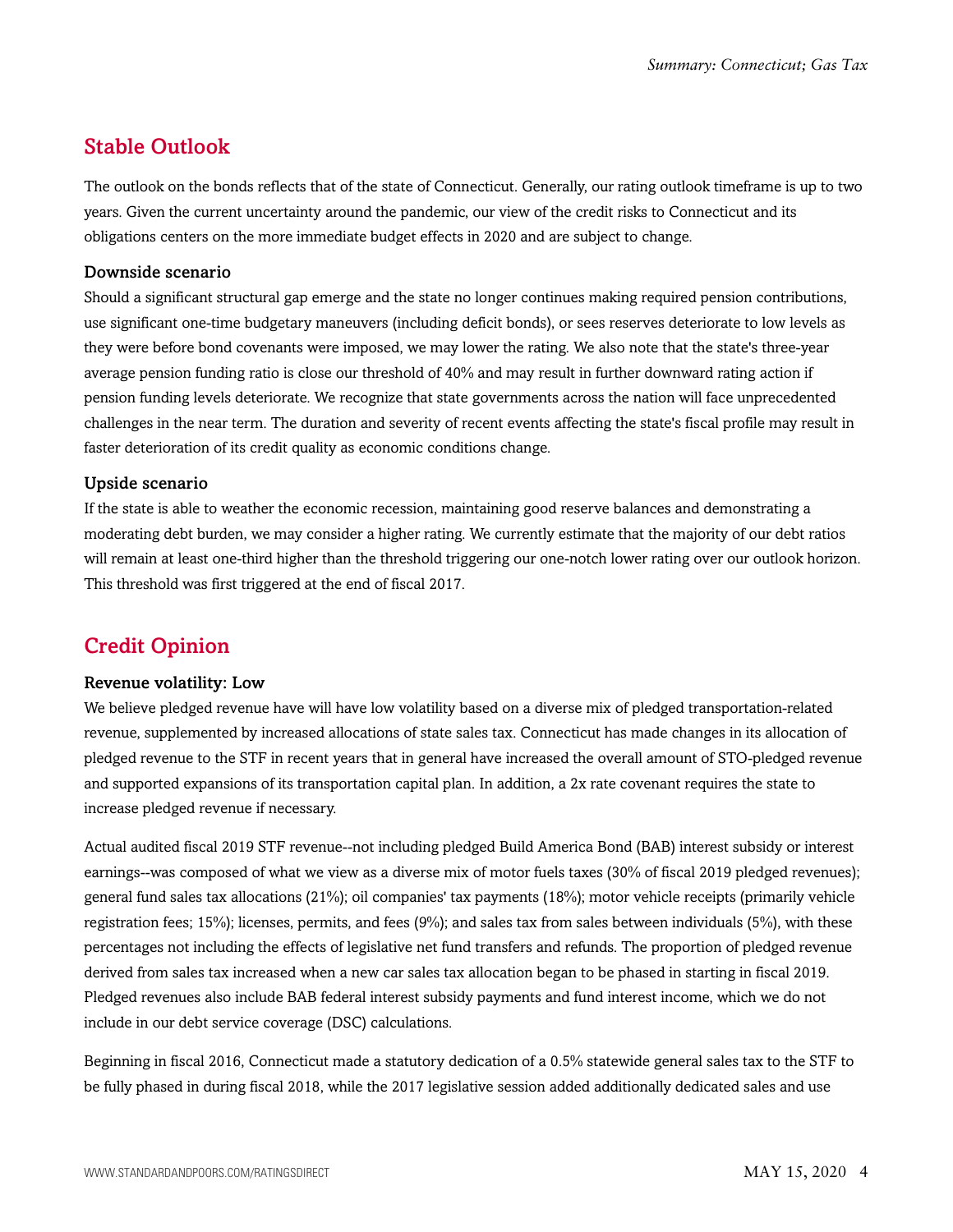taxes collected on the sale of new and used motor vehicles, to be phased in originally over five years beginning in fiscal 2021; this was accelerated into 2019 in the 2018 legislative session. Sales tax is projected to be about 41% of pledged revenues in 2023 when fully phased-in.

In our view, sales taxes, particularly derived from auto sales, have the potential to show more variation over the economic cycle than per-gallon fuel taxes or motor vehicle license fees, but they are also likely to grow faster over time. While we expect revenues overall to increase with the additional allocation of sales tax, the STF experienced a small 0.6% dip in total pledged revenue in fiscal 2016 primarily due to lower oil company tax revenue. In fiscal 2016, there was a two-month \$35.2 million delay in the allocation of sales tax to the STF to provide general fund budget relief, and a further \$50 million budgeted reduction in sales tax allocated to the STF for fiscal 2017, also for budget relief. We believe that the state could make additional reductions in sales tax flowing into the STF in future years in the event of state budget stress, but following the Nov. 6 constitutional referendum, it could no longer reallocate motor fuels tax and other transportation-related revenues for state budget relief.

#### Coverage and liquidity: Strong

We calculate unaudited actual pledged revenues collected by the state comptroller for the fiscal year ended June 30, 2019--not including pledged BAB interest subsidy or interest earnings--covered proposed future senior-lien MADS of \$659.8 million, occurring in fiscal 2023 after this sale, by 2.48x, and declining to a still-strong 2.35x in 2020, reflecting a revenue decline of 5.2% based on updated estimates. While the bonds have a gross revenue pledge, we calculate coverage based on total net revenues less federal payments and interest income.

While the economic effects of COVID-19 continually change, including its effects on state revenue collections, in our opinion, coverage on the STO bonds will likely remain strong. We estimate that total revenue collections would have to fall 61%, an extreme scenario, for coverage to reach 1.00x, and 21% for it to reach 2.00x. The obligations are also secured by a DSR that had a balance of \$599.9 million as of May 1, 2020.

The state projects annual DSC will remain at levels we view as strong through 2024, incorporating downward revenue projections and despite available authorizations of \$4.1 billion of new-money STO bonds subject to approval by the state's Bond Commission. On average, the state issues about \$750 million a year in new STO bonds amortized over 20 years. The maintenance of strong coverage projected by the state is in part due to a rapid amortization schedule, with 63% of outstanding STO principal retired within the next 10 years, a declining debt service schedule, and the phase-in of additional sales tax as pledged revenue.

The state expects that any substantial expansion of current bonding plans would be met with additional pledged revenue not currently in statute. The governor proposed re-instating tolling within the state this year, but that ultimately failed to achieve sufficient support in the legislature.

Connecticut has historically maintained annual DSC well above the 2.0x ABT requirement--ranging from above 3.0x for senior-lien bonds and 2.6x for combined senior--and second-lien bonds--since fiscal 2009, but under current projections, allocated revenues, and anticipated additional debt issuance, the state projects annual DSC to decline to what we view as a still-strong 2.3x on senior-lien debt, absent new revenue based on gross revenues. The state does not have plans to issue additional debt under its subordinate lien.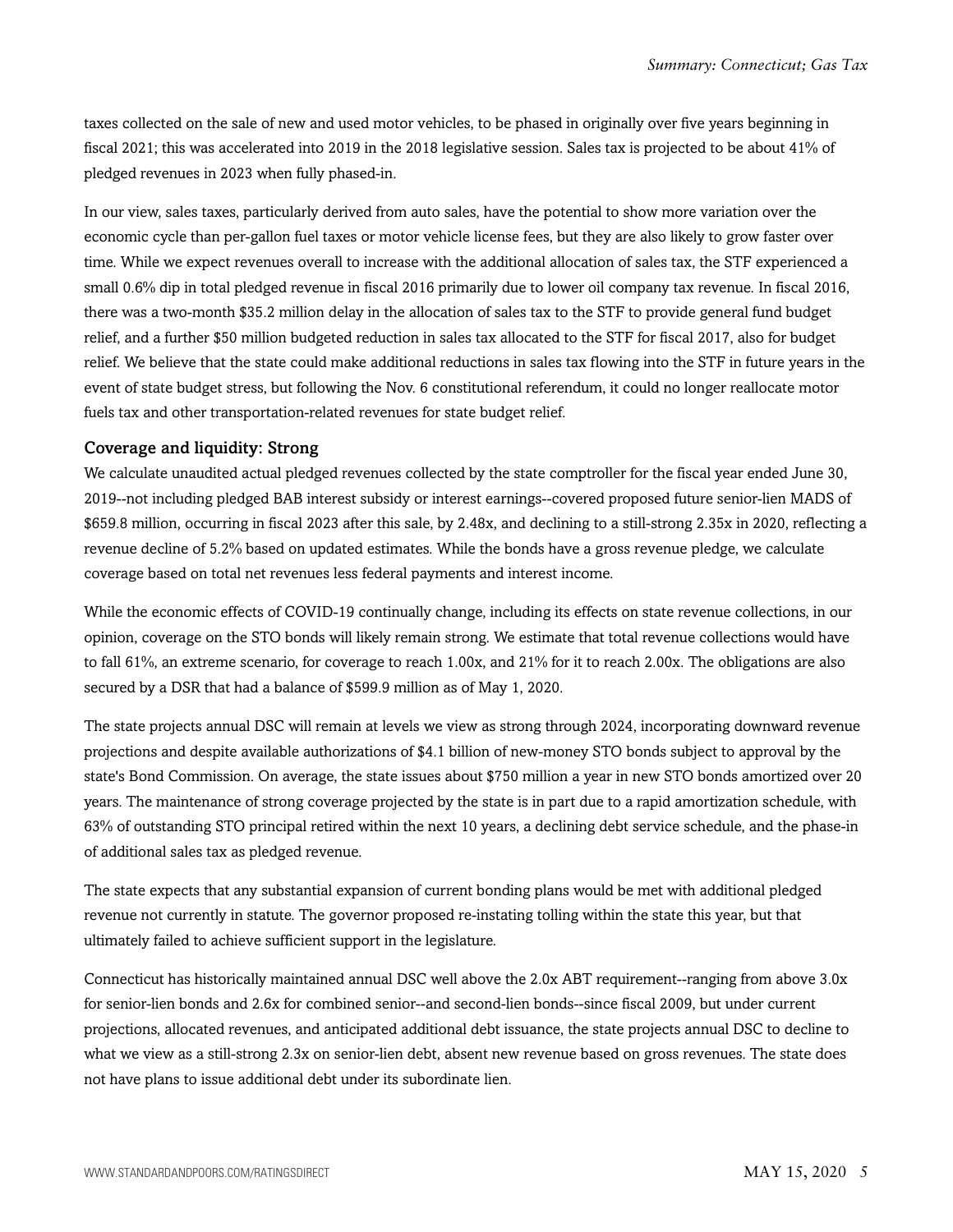#### Economic fundamentals: Very strong

In our opinion, Connecticut's economic profile makes it highly exposed to the potential effects of the recession. Elements that exacerbate its exposure include 10 years of economic growth that lagged the nation, a high concentration in financial services employment, and a weak demographic profile.

Despite increased recessionary risks, very strong wealth and income levels remain a hallmark of the state's economic profile. In 2019, its per capita personal income was \$79,087 and 140% of the nation. However, its growth in personal income significantly slowed following the Great Recession to a compounded annual growth rate (CAGR) of 2.5% (2009-2018). Economic output has also lagged the nation the past five years with a real gross state product (GSP) CAGR of 0.91% compared to 2.43% for the nation. Connecticut experienced a greater decline in GSP than national GDP during the last recession, although annual growth was stronger than that of the U.S. in 2007 and in 2006 before the recession.

In our opinion, the state's economy is expected to contract this year based on S&P Global Economics forecast (see "An Already Historic U.S. Downturn Now Looks Even Worse," published on April 16, 2020). The COVID-19-induced recession will have a material negative effect on the state's economy and finances.

A future challenge for economic recovery reflects the state's population characteristics. Over the past five years, its population has experienced modest annual declines to an estimated 3.57 million residents in 2019. Like most of New England, it is aging faster than the rest of the country as prime working-age adults seek opportunities elsewhere, contributing to slower economic growth (see "Increasing Generational Dependency Poses Long-Term Social Risks To U.S. States' Fiscal And Economic Stability," published Feb. 24, 2020).

For more information on the state and its economy, please refer to the most recent Connecticut GO summary analysis, published May 15, 2020, on RatingsDirect.

#### Linkage to state general creditworthiness

Because the state collects the pledged revenues, we view the rating on the transportation revenue bonds as linked to Connecticut's creditworthiness. In our establishment of a one-notch upward limitation on the transportation revenue bond rating compared to the state GO rating, we factored into our analysis our view that Connecticut provides critical public services. However, due to state constitutional restrictions on the use of pledged transportation revenue to the pledged STF, we believe revenue collection and allocation under state constitutional restrictions and the flow of funds are sufficiently removed from the entity's control so as to substantially mitigate operating risk and lead to a one-notch uplift from the state GO rating. Nevertheless, Connecticut does not, in our view, benefit from limited scope of operations or extraordinary expenditure flexibility, which we believe still exposes it to some operating risk in the collection and distribution of pledge revenues.

| Ratings Detail (As Of May 15, 2020) |              |          |
|-------------------------------------|--------------|----------|
| Connecticut GASTAX                  |              |          |
| Long Term Rating                    | $A+$ /Stable | Affirmed |
| Connecticut GASTAX                  |              |          |
| Long Term Rating                    | $A+$ /Stable | Affirmed |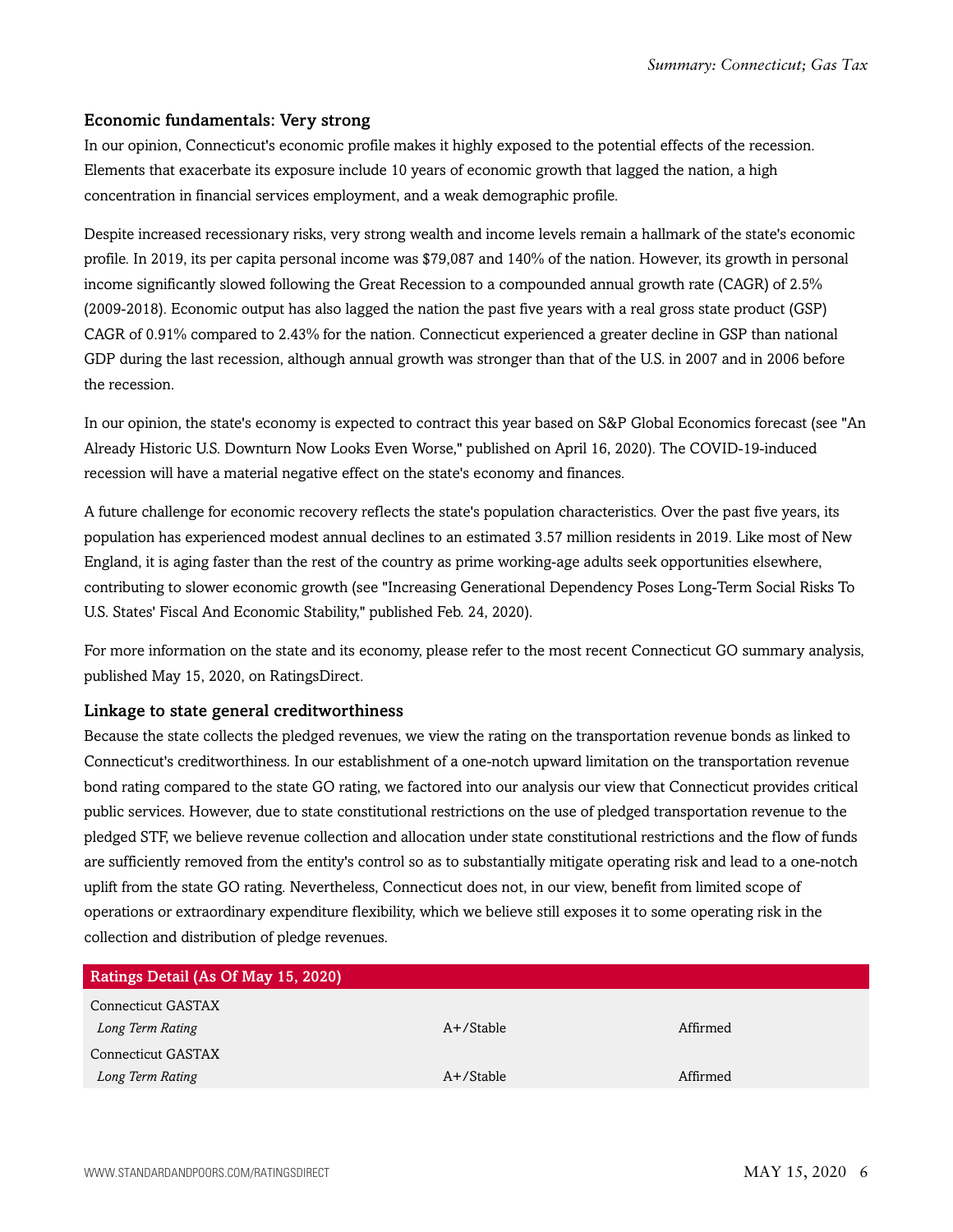| Ratings Detail (As Of May 15, 2020) (cont.)                   |                 |          |
|---------------------------------------------------------------|-----------------|----------|
| Connecticut GASTAX (BAM)<br><b>Unenhanced Rating</b>          | A+(SPUR)/Stable | Affirmed |
| Connecticut GASTAX (BAM)<br><b>Unenhanced Rating</b>          | A+(SPUR)/Stable | Affirmed |
| Connecticut GASTAX (BAM) (SECMKT)<br><b>Unenhanced Rating</b> | A+(SPUR)/Stable | Affirmed |
| Connecticut GASTAX (BAM) (SECMKT)<br><b>Unenhanced Rating</b> | A+(SPUR)/Stable | Affirmed |
| Many issues are enhanced by bond insurance.                   |                 |          |

Certain terms used in this report, particularly certain adjectives used to express our view on rating relevant factors, have specific meanings ascribed to them in our criteria, and should therefore be read in conjunction with such criteria. Please see Ratings Criteria at www.standardandpoors.com for further information. Complete ratings information is available to subscribers of RatingsDirect at www.capitaliq.com. All ratings affected by this rating action can be found on S&P Global Ratings' public website at www.standardandpoors.com. Use the Ratings search box located in the left column.